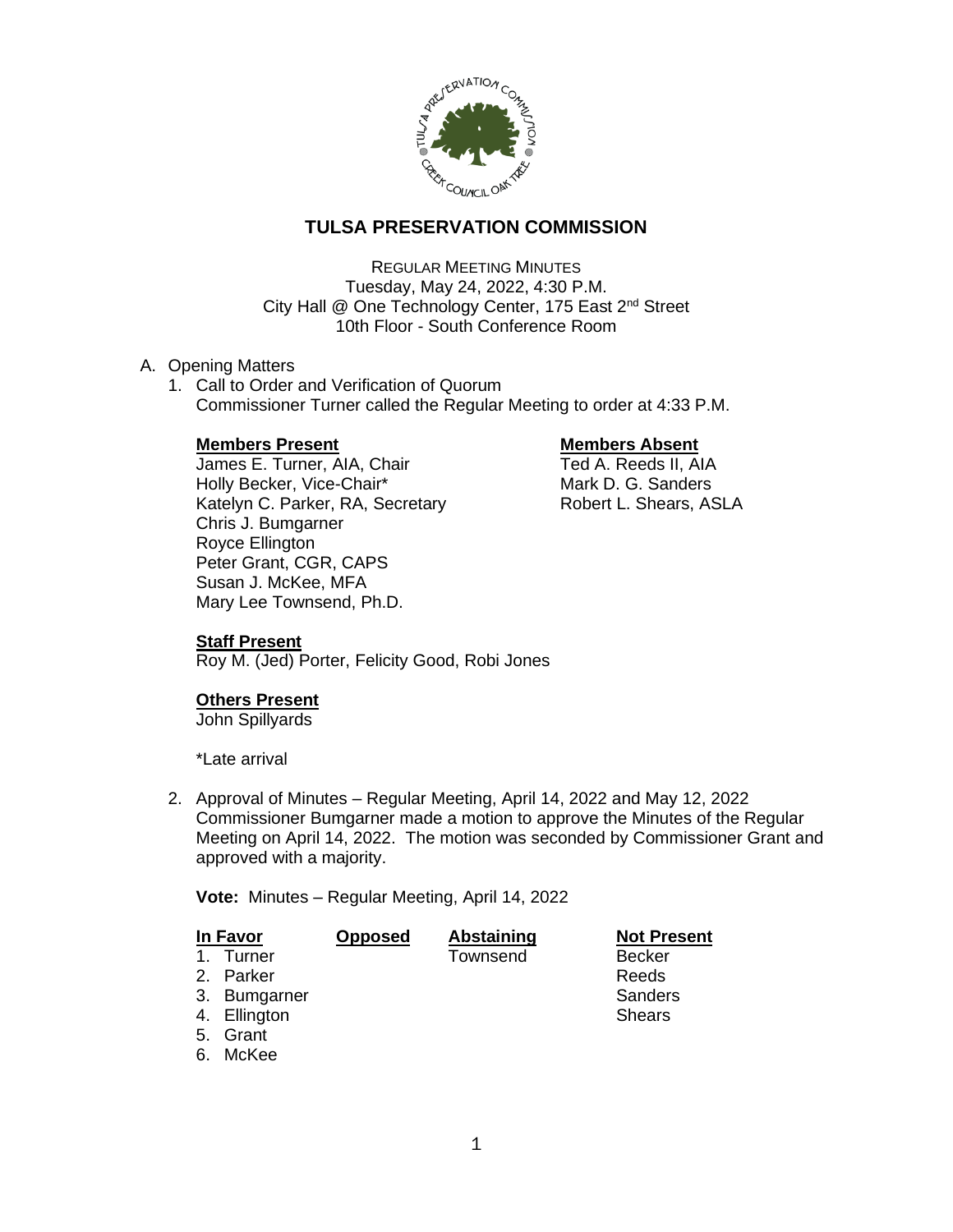Commissioner Grant made a motion to approve the Minutes of the Regular Meeting on May 12, 2022. The motion was seconded by Commissioner Parker and approved with a majority.

**Vote:** Minutes – Regular Meeting, May 12, 2022

| In Favor    | <b>Opposed</b> | <b>Abstaining</b> | <b>Not Present</b> |
|-------------|----------------|-------------------|--------------------|
| 1. Turner   |                | <b>Bumgarner</b>  | <b>Becker</b>      |
| 2. Parker   |                | Ellington         | Reeds              |
| 3. Grant    |                | McKee             | Sanders            |
| 4. Townsend |                |                   | <b>Shears</b>      |
|             |                |                   |                    |

- 3. Disclosure of Conflicts of Interest None
- B. Actionable Items
	- 1. **HP-0362-2022 / 630 N. Cheyenne Ave.** (Brady Heights/The Heights) *Historic Preservation Permit Subcommittee Review Date: May 17, 2022* Applicant: Brandon Neth Proposal: 1. Installation of windows

Staff directed commissioners' attention to Section 70.070-F of the Tulsa Zoning Code and afterwards presented its report, noting the Historic Preservation Permit Subcommittee had recommended approval with the condition that the proposed location of each window be identified. Commissioner Parker reported that the Historic Preservation Permit Subcommittee had found the windows to be appropriate in section but had neither information about where the windows would be placed nor a representation of the original windows. Commissioner Turner inquired whether the windows would fit the existing openings, and Commissioner Parker replied that it seemed they would but noted the applicant had been absent at the review of the application by the Historic Preservation Permit Subcommittee. Commissioner Parker observed that the proportions of two of the windows did not appear to match the locations indicated by the applicant. Commissioners Turner acknowledged that it was difficult to determine whether the sizes of the proposed windows would match the existing window openings on the residence since the images of the proposed windows were so small, and Commissioner Parker agreed, emphasizing the lack of information about the size of the original windows and existing window openings. Upon an inquiry from Commissioner Turner, Staff stated that no proposal for windows on the south or west facades of the residence had been submitted yet. Commissioner Parker observed that the window proposed for installation on the second story of the east facade appeared to be the window that would fit the opening on the west side of the north facade and vice versa and expressed that the application seemed incomplete. Commissioner Turner recalled from the Regular Meeting on April 14 that a window survey had not been completed because, according to the applicants, all the windows had been previously removed. Commissioner Parker disagreed that all the windows had been removed but agreed that a previous owner had removed at least some of the windows. Looking at a photograph of the residence as it previously appeared, Commissioner Grant observed that single windows had been present on the north facade, and Commissioner confirmed the observation with the exception the set of double windows at the west end of the north facade. Upon an inquiry from Commissioner Townsend, staff and Commissioner Parker stated that no muntins had been present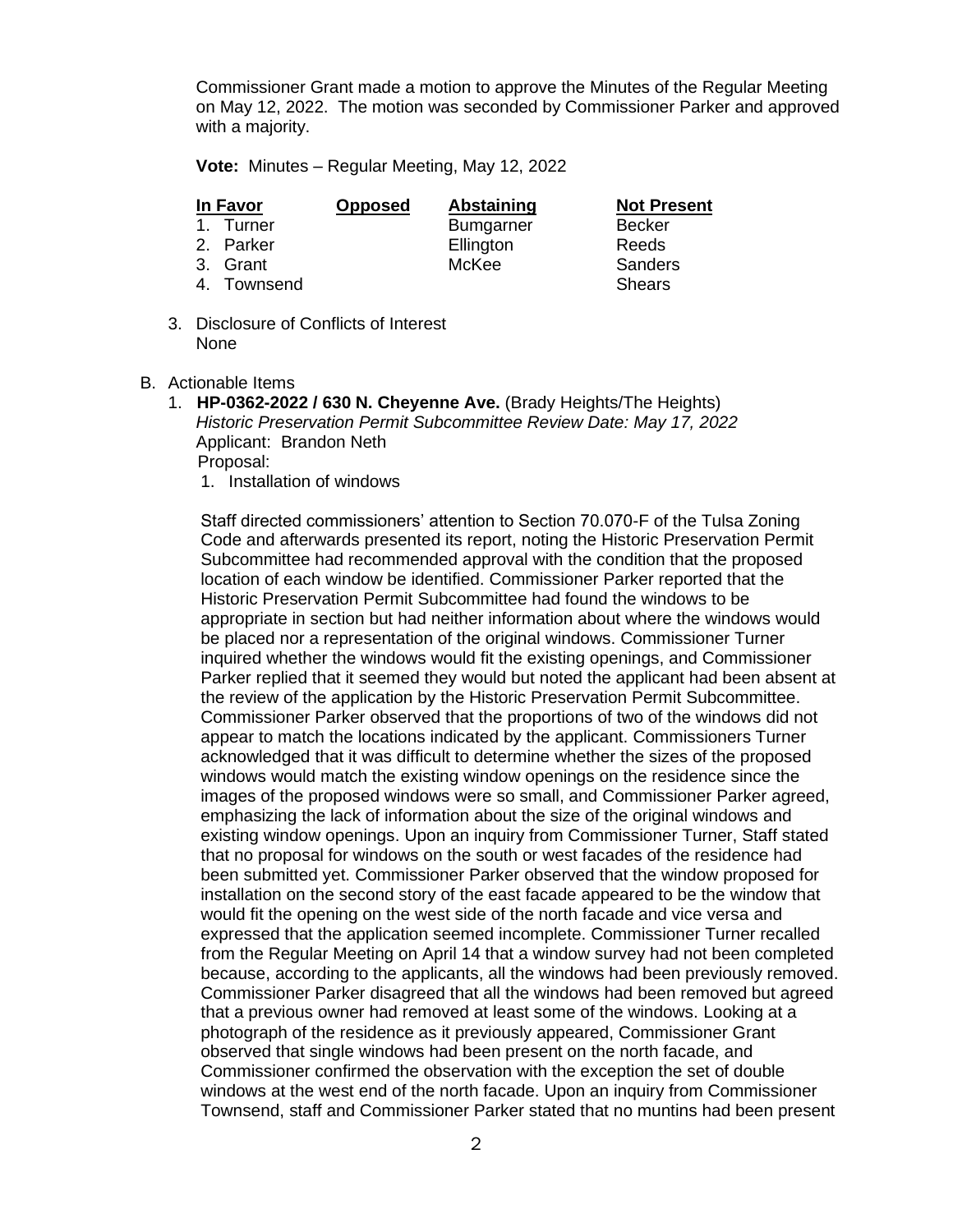on the original windows. Commissioner Grant guessed that the sizes of the proposed windows were based on the rough openings on each facade. Upon an inquiry from Commissioner Bumgarner, Staff replied that there had been no correspondence with the applicant about installation of windows on the south or west facades as part of this application. Commissioner McKee inquired whether a survey photograph of the residence was available, but staff had been unable to locate one. Commissioner Parker shared an image of the residence as it previously appeared. Commissioner Bumgarner requested clarification on the proposal, and staff confirmed that the Tulsa Preservation Commission's approval of the application would apply only to the north and east facades. Commissioner Townsend questioned how to address the issue of the two proposed windows' locations being switched with each other, and Commissioner Grant suggested adding the condition that the new windows fill the existing openings. Commissioner Parker observed a lack of mullions between the windows. Commissioner Becker asked whether the proposed windows were appropriate, and Commissioner Parker confirmed that the wooden, double hung windows would be appropriate for the residence. Commissioner Turner inquired about the mullions, and Commissioner Parker replied that the windows appeared to be mulled during manufacturing. Commissioner Turner noted that trim should be added around and between the windows.

Commissioner Grant made a motion to approve the application with the condition that the new windows completely fill the existing rough openings. Commissioner Parker suggested that specifications about the mullions be added as a condition, but Commissioner Grant declined. Upon a suggestion from Commissioner Turner, Commissioner Grant amended his motion to approve the application for installation of windows on only the north and east facades with the condition that the new windows completely fill the existing rough openings. The motion was seconded by Commissioner Bumgarner and approved with a majority. Commissioners Parker and McKee disclosed that they voted against the motion because they desired to add a condition addressing the construction of the mullions.

Guidelines cited: A.1.1, A.1.2, A.1.3, A.1.4, A.4.1, A.4.2, A.4.3, A.4.4, A.4.5, A.4.6, A.4.7, A.4.8

**Vote:** 630 N. Cheyenne Ave. **(Brady Heights/The Heights)**

| In Favor |              | <b>Opposed</b> | Abstaining | <b>Not Present</b> |
|----------|--------------|----------------|------------|--------------------|
|          | 1. Turner    | Parker         |            | Reeds              |
|          | 2. Becker    | McKee          |            | Sanders            |
|          | 3. Bumgarner |                |            | <b>Shears</b>      |
|          | 4. Ellington |                |            |                    |
|          | 5. Grant     |                |            |                    |

- 6. Townsend
- C. Discussion Procedure for Reviews by the Historic Preservation Permit Subcommittee Staff directed commissioners' attention to Article VI, Section 4 of the *The Rules and Regulations Governing Procedures of the Tulsa Preservation Commission* ("*The Rules and Regulations"*)*,* which describes the review by the Historic Preservation Permit Subcommittee ("the subcommittee"). Commissioner Parker explained that applicants often mistakenly think that a recommendation of approval by the subcommittee means that the application has been approved by the Tulsa Preservation Commission ("the preservation commission") and suggested that the subcommittee make determinations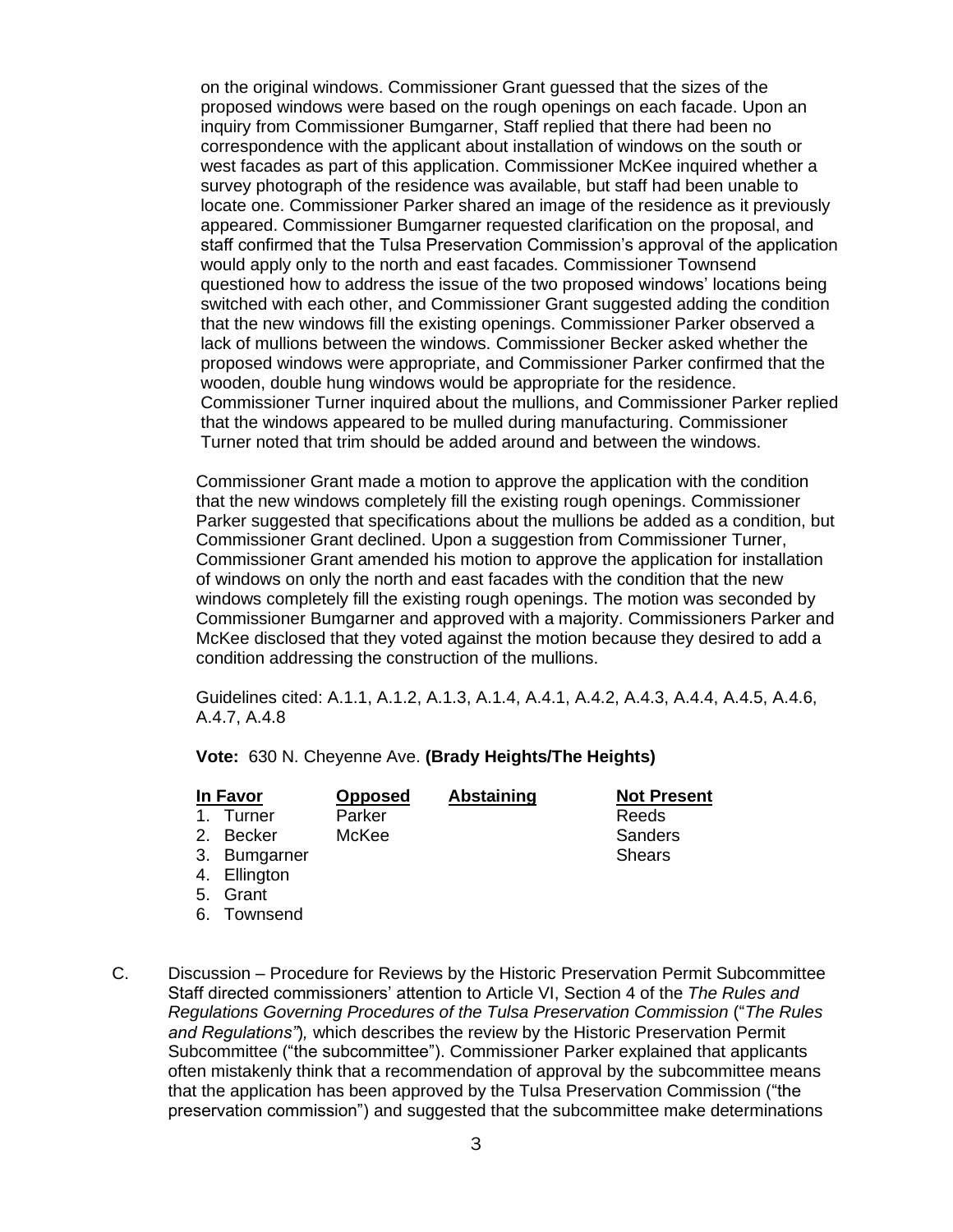about the completeness of applications rather than recommendations for approval or denial. Commissioner Turner stated that the Rules and Regulations already specify that incomplete applications shall not be forwarded to the preservation commission. Commissioners Becker and Townsend clarified that the issue was related to the role of the subcommittee in making recommendations of approval or denial, and Commissioner Parker agreed and suggested that the focus of the subcommittee be limited only to completeness of applications. Commissioner McKee recommended creating a checklist of requirements for complete applications, and Commissioner Parker agreed. Commissioner Grant expressed a preference for the subcommittee to continue making recommendations to the preservation commission and acknowledged the subcommittee's expertise and efforts to work through applications and ensure they are ready for approval by the preservation commission. Commissioner Grant suggested making the role and goals of the subcommittee clearer to applicants during subcommittee meetings, and Commissioner Parker agreed but felt that reports could be made to the preservation commission without a recommendation for approval or denial. Commissioner Bumgarner emphasized that the subcommittee's decision is a recommendation, not a final decision, and expressed that the recommendation should be made clear to applicants. Commissioner Parker stated that a larger issue is that of incomplete applications, and Commissioners Turner and Bumgarner noted that the subcommittee should not forward incomplete applications to the preservation commission. Commissioner Turner agreed with Commissioner Grant and stated that applications could be forwarded to the preservation commission without a recommendation when no consensus can be achieved. Commissioner Bumgarner agreed that applications should be complete before they reach the preservation commission or even the subcommittee. Commissioner Turner suggested a minor revision to the Article VI, Section 4, Subsection E of *The Rules and Regulations* to specify that the subcommittee may review an application more than once. Commissioner Becker stated that, moving forward, the subcommittee could continue making recommendations to the preservation commission but also focus on completeness of applications. Staff added that applicants and owners occasionally struggle to balance their schedules and, if data are not provided in a timely manner, the subcommittee can decline to forward an application or can forward it with conditions. Commissioner Townsend requested that staff provide a copy of the application checklist to the subcommittee members at each meeting, and Commissioner Parker suggested developing more detailed application checklists for different types of projects. Commissioner McKee suggested that the subcommittee could decline to review incomplete proposals within applications, and Commissioner Parker noted that the preservation commission's 30-day window for approving applications begins upon receipt of a complete application. Commissioner Turner stated that time constraints are a challenge for applicants but agreed that incomplete submittals, especially for reviews on complex projects like new construction, were common. Commissioner Bumgarner stated that incomplete applications should be caught upon submittal to staff, and Commissioner Ellington agreed that incomplete submittals cause the subcommittee to participate in the design of projects rather than respond to complete proposals. Commissioner Grant stated that preliminary reviews could be submitted with limited information, and Commissioner Parker agreed. Commissioner Turner indicated that the quality of proposals has increased over time and then summarized the consensus that staff and the subcommittee should work to ensure early on that applications are complete. Commissioner Turner added that multiple reviews of projects by the subcommittee improve proposals.

### D. Reports

1. Chair Report